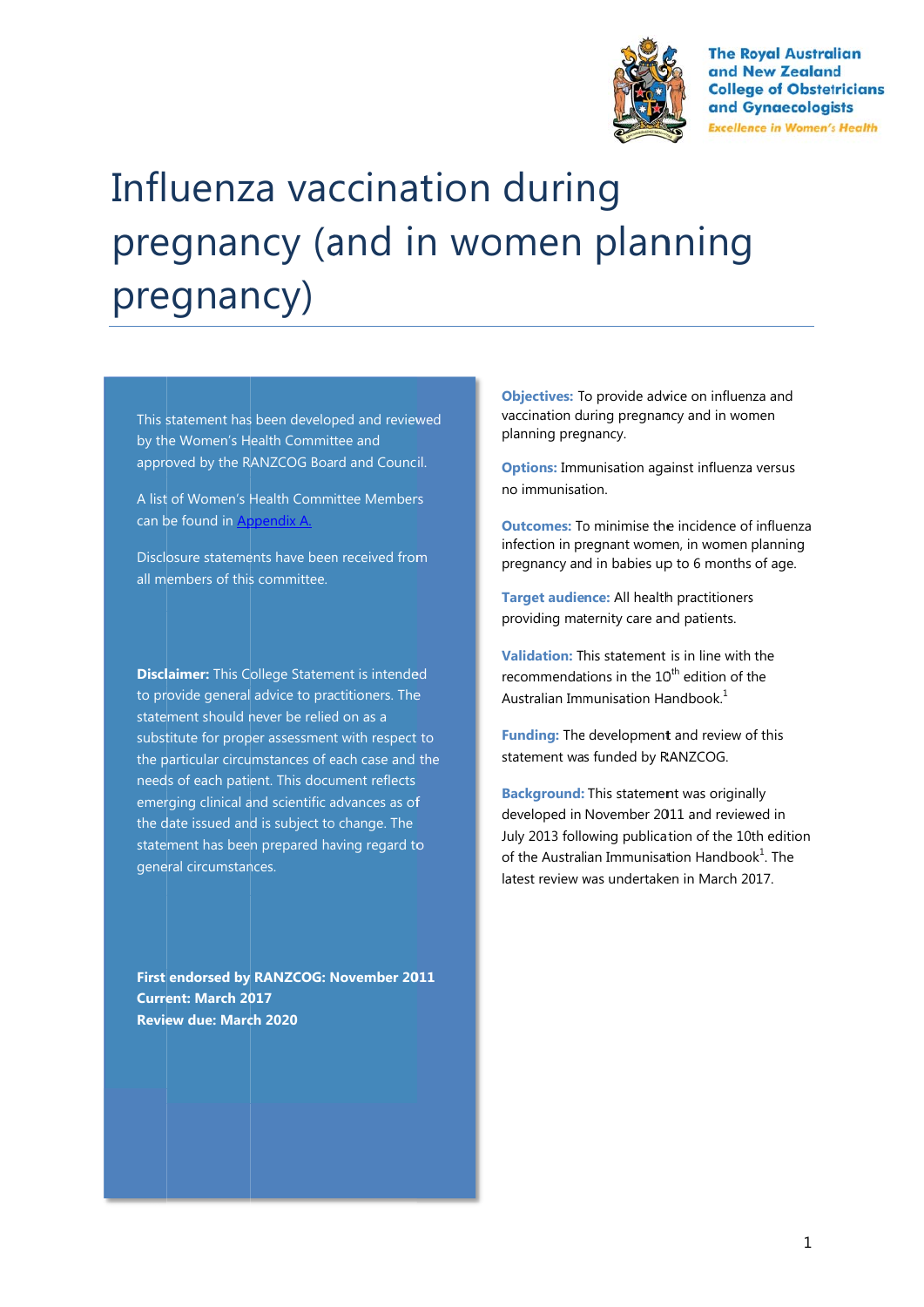# **Table of Contents**

| 1. |                                                                                             |  |
|----|---------------------------------------------------------------------------------------------|--|
| 2. |                                                                                             |  |
| 3. |                                                                                             |  |
| 4. |                                                                                             |  |
|    |                                                                                             |  |
|    | 4.2 Should pregnant women or those planning pregnancy be vaccinated against influenza?4     |  |
|    | 4.3 What is the optimal timing of influenza vaccination in pregnant women or those planning |  |
|    | 4.4 Are there any adverse consequences to vaccinating pregnant women or those planning      |  |
|    | 4.5 Does influenza vaccination during pregnancy provide protection for infants?             |  |
|    |                                                                                             |  |
|    |                                                                                             |  |
| 5. |                                                                                             |  |
| 6. |                                                                                             |  |
| 7. |                                                                                             |  |
|    |                                                                                             |  |
|    |                                                                                             |  |
|    | Appendix B Overview of the development and review process for this statement 9              |  |
|    |                                                                                             |  |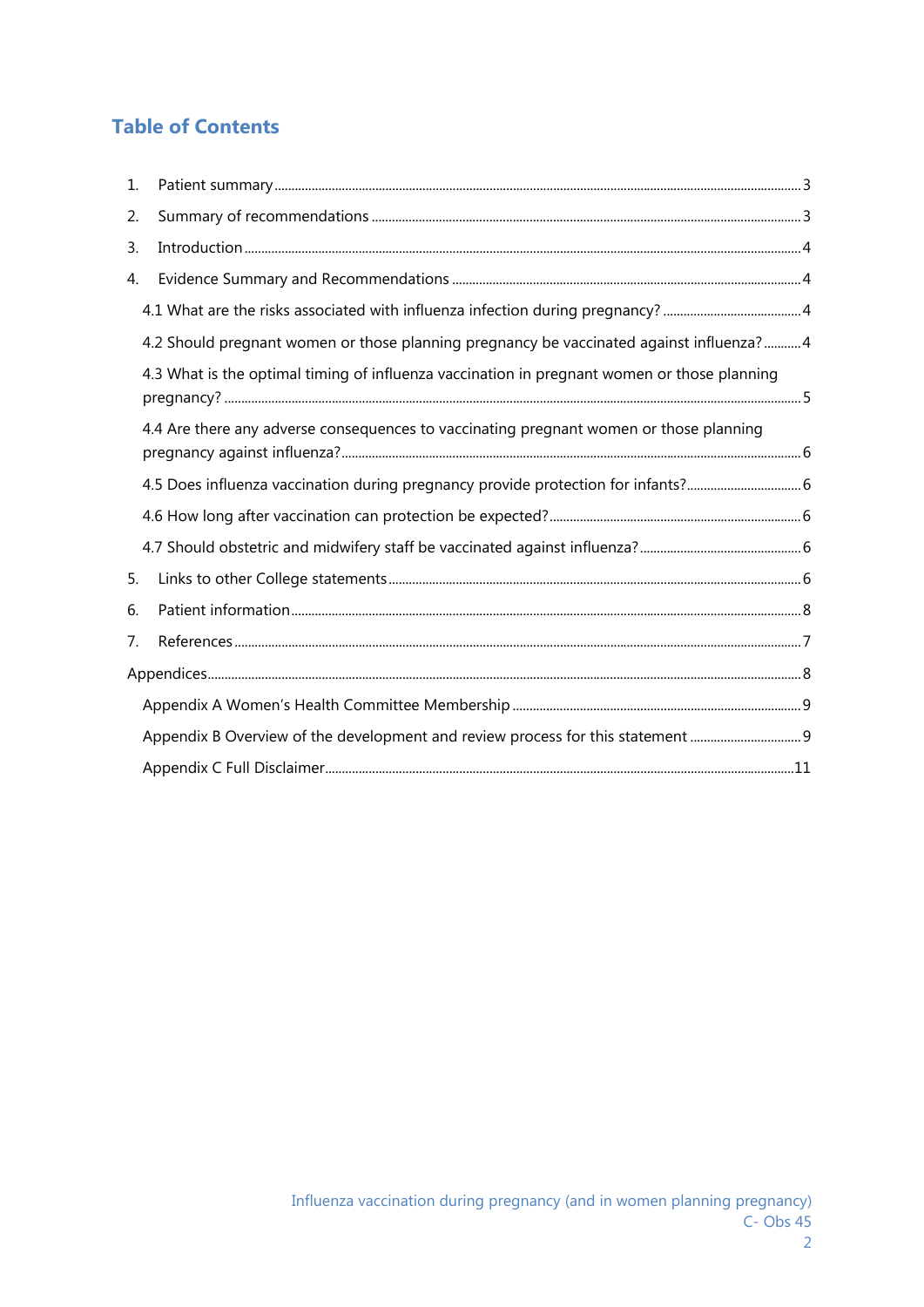## **1. Patient summary**

Pregnant women are at increased risk of severe consequences of influenza infection. This is because there are a number of changes that occur to a woman's body during pregnancy which may put pregnant women at higher risk of complications from the flu (e.g. changes to lung function, increased cardiac output, increased oxygen consumption, and changes to the immune response).

The best way to protect pregnant women against flu is by vaccinating against it. Vaccination needs to be given each year because the viruses are always changing. Vaccinating against flu during pregnancy provides protection for the mother and the new born baby for the first six months after birth.

The influenza vaccine is safe for pregnant women in all trimesters, with no unusual patterns in pregnancy or fetal outcomes being observed in vaccine adverse events reports.

# **2. Summary of recommendations**

| <b>Recommendation 1</b>                                                                                                                                                                                                                                    | <b>Grade and</b><br>reference       |
|------------------------------------------------------------------------------------------------------------------------------------------------------------------------------------------------------------------------------------------------------------|-------------------------------------|
| Influenza vaccination is recommended for all pregnant women regardless of<br>gestation, and in women planning pregnancy.                                                                                                                                   | Consensus-based<br>recommendation   |
|                                                                                                                                                                                                                                                            | 1                                   |
| <b>Good Practice Note</b>                                                                                                                                                                                                                                  | <b>Grade</b>                        |
| Free influenza vaccine is available to all pregnant women in <b>Australia</b> and New<br>Zealand.                                                                                                                                                          | <b>Good Practice</b><br><b>Note</b> |
| To receive the influenza vaccination, pregnant women are advised to visit their<br>local doctor or immunisation provider. It is important to note that the vaccine is<br>free; however a consultation fee may apply.                                       |                                     |
| For more information relevant to Australia please visit:                                                                                                                                                                                                   |                                     |
| http://www.health.gov.au/internet/immunise/publishing.nsf/Content/immunise-                                                                                                                                                                                |                                     |
| influenza or http://www.influenza.org.nz/?t=887 for information specific to New<br>Zealand.                                                                                                                                                                |                                     |
| <b>Recommendation 2</b>                                                                                                                                                                                                                                    | <b>Grade</b>                        |
| Vaccination early in the season and regardless of gestational age is optimal, but<br>unvaccinated pregnant women should be immunised at any time during<br>influenza season as long as the vaccine supply lasts.                                           | Consensus-based<br>recommendation   |
| <b>Recommendation 3</b>                                                                                                                                                                                                                                    | <b>Grade</b>                        |
| The Royal Australian and New Zealand College of Obstetricians and<br>Gynaecologists strongly endorse routine vaccination of obstetric and midwifery<br>staff, both to protect these individuals as well as their families, close contacts<br>and patients. | Consensus-based<br>recommendation   |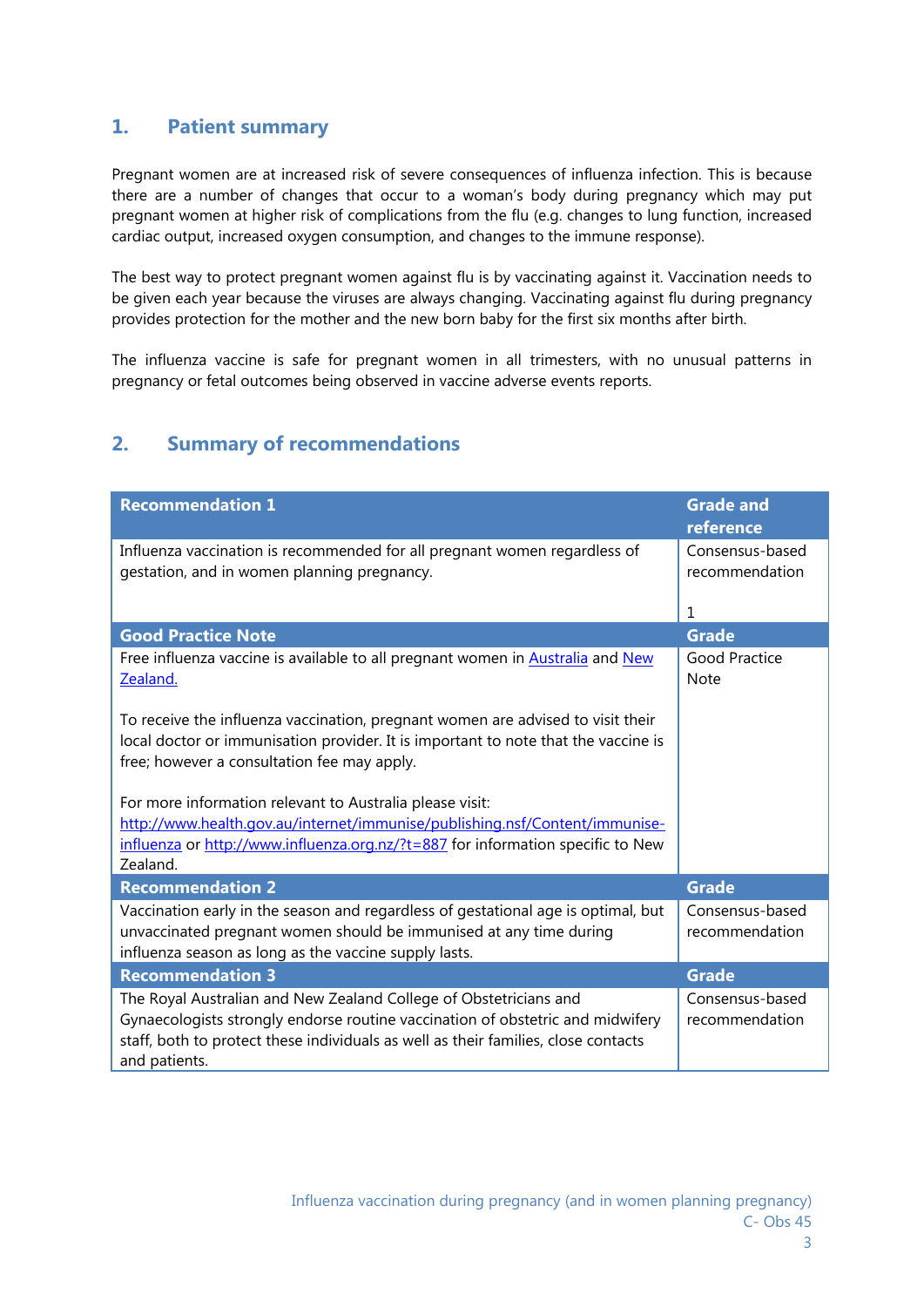## **3. Introduction**

Influenza is a very serious and potentially life-threatening illness, caused by the influenza virus. Major outbreaks associated with severe disease are usually caused influenza virus types A and B. While influenza B is a human disease, subtypes of influenza A, characterized by differing haemagglutinin (H) and neuraminidase (N) antigens, infect many species. The H and N antigens frequently change their protein structure, leading to the development of new strains of influenza A virus that may infect humans and cause serious disease. For this reason, new vaccination preparations must be developed for each pandemic season.

Although most healthy people will suffer a serious but self-limited illness lasting one to two weeks, some groups are particularly vulnerable to significant disease and potentially death. Pregnant women are more likely to become seriously ill and to die than the general population. This vulnerability probably relates to changes in maternal physiology, including changes to the respiratory and cardiovascular system with reduced lung capacity and changes in the immune system.

Influenza vaccination during pregnancy should be routine: safety is well established $^{2-10}$  and both maternal and infant benefit is now proven with only 5 vaccination doses estimated to prevent one case of maternal or infant respiratory illness.<sup>9</sup>

## **4. Evidence Summary and Recommendations**

#### **4.1 What are the risks associated with influenza infection during pregnancy?**

Preventing influenza during pregnancy is an essential part of antenatal care because pregnant women are at an increased risk of serious illness due to influenza.<sup>11</sup> Excess morbidity and mortality in pregnant women infected with influenza compared with non-pregnant women of similar age who are infected with influenza has been noted during pandemics as long ago as  $1918^{12}$  but drew public and professional attention most recently during 2009.<sup>13, 14</sup>

The risk to the mother of complications from influenza increases in the later stages of pregnancy.<sup>2-5, 9, 15-19</sup> Infection in the third trimester of pregnancy appears to be the most dangerous for the pregnant woman.<sup>14</sup>

## **4.2 Should pregnant women or those planning pregnancy be vaccinated against influenza?**

The most effective strategy for preventing influenza in pregnant women is annual immunisation. Influenza vaccination is estimated to prevent 1 to 2 hospitalisations per 1000 women vaccinated during the second or third trimester.<sup>1</sup>

The Australian Government Department of Health and Ageing strongly recommends vaccination during the influenza season for pregnant women and women planning pregnancy. (see Chapter 4.7). $<sup>1</sup>$ </sup>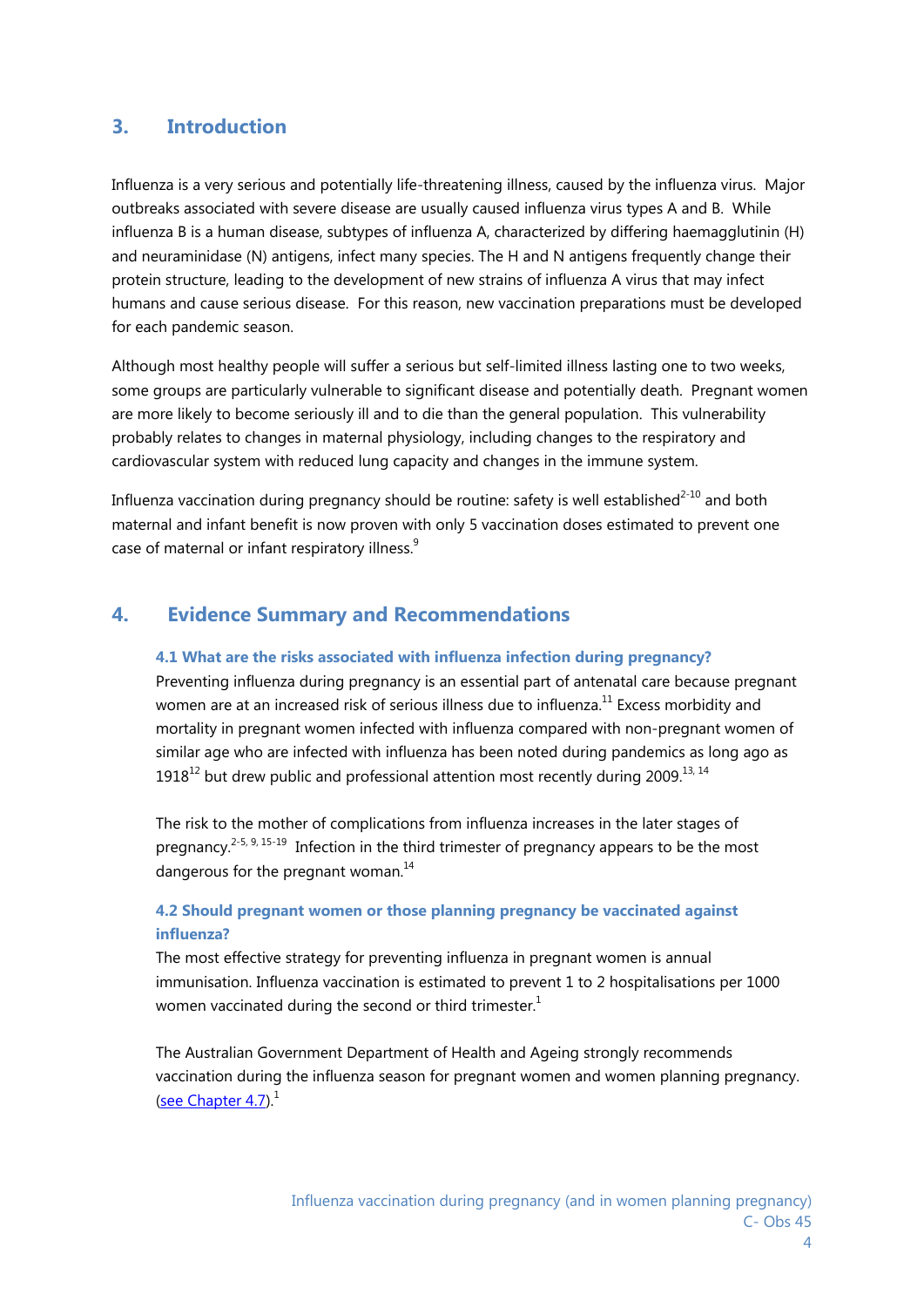The New Zealand Ministry of Health strongly recommends seasonal influenza vaccination for all women who will be pregnant during the influenza season (which is usually between May to October).

The Royal Australian and New Zealand College of Obstetricians and Gynaecologists strongly endorse routine influenza vaccination of pregnant women and women planning pregnancy.

In Australia and New Zealand, the flu season is considered to be between May to October, usually peaking by the end of August. $20$ 

The influenza vaccine is available for free to all pregnant women in Australia and New Zealand.

| <b>Recommendation 1</b>                                                                                                                                                                                                                  | <b>Grade and</b><br>reference         |
|------------------------------------------------------------------------------------------------------------------------------------------------------------------------------------------------------------------------------------------|---------------------------------------|
| Influenza vaccination is recommended for all pregnant women regardless of<br>gestation, and for women planning pregnancy.                                                                                                                | Consensus-<br>based<br>recommendation |
| <b>Good Practice Note</b>                                                                                                                                                                                                                | <b>Grade</b>                          |
| Free influenza vaccine is available to all pregnant women in Australia and New<br>Zealand.                                                                                                                                               | Good Practice<br><b>Notes</b>         |
| To receive the influenza vaccination, pregnant women are advised to visit their<br>local doctor or immunisation provider. It is important to note that the vaccine is<br>free; however a consultation fee may apply.                     |                                       |
| For more information relevant to Australia please visit:<br>http://www.health.gov.au/internet/immunise/publishing.nsf/Content/immunise-<br>$influenza$ or http://www.influenza.org.nz/?t=887 for information specific to New<br>Zealand. |                                       |

## **4.3 What is the optimal timing of influenza vaccination in pregnant women or those planning pregnancy?**

Inactivated influenza vaccine is usually available from February each year in the Southern Hemisphere. Live attenuated influenza vaccination has not been licensed in Australia.<sup>1</sup>

Vaccination early in the season and regardless of gestational age is optimal, but unvaccinated pregnant women should be immunised at any time during influenza season as long as the vaccine supply lasts.

In Australia and New Zealand, the flu season is considered to be between May to October, usually peaking by the end of August. $^{20}$ 

Whilst it is recommended that all pregnant women should be immunised as early as possible in pregnancy, $21$  the precise timing of vaccination will depend on the time of year, vaccine availability, influenza seasonality, gestation of pregnancy and the likely duration of immunity.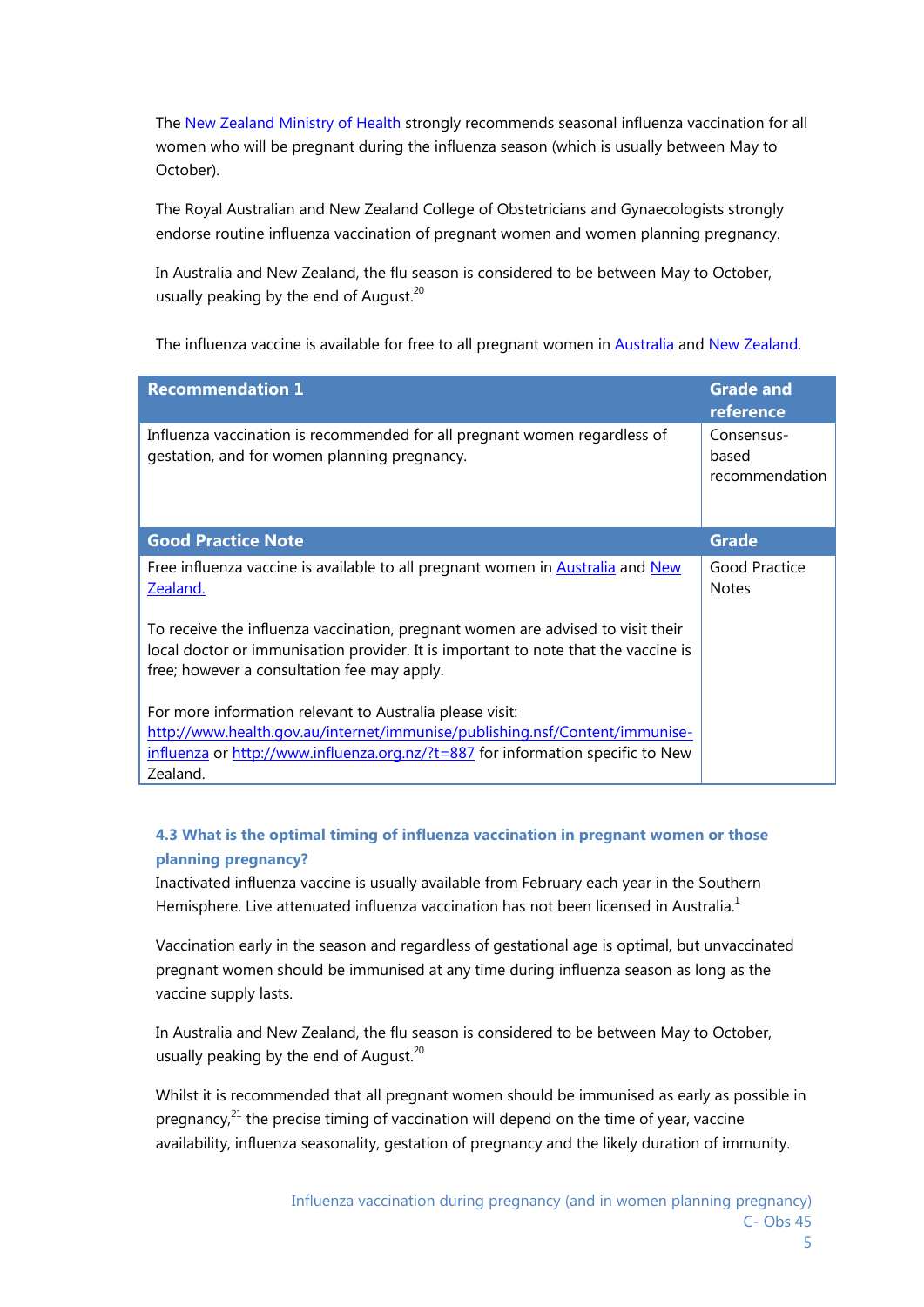The vaccine should be administered annually to maintain immunity and to provide protection against new strains.

| <b>Recommendation 2</b>                                              | Grade          |
|----------------------------------------------------------------------|----------------|
| Vaccination early in the season and regardless of gestational age is | Consensus-     |
| optimal, but unvaccinated pregnant women should be immunised at any  | based          |
| time during influenza season as long as the vaccine supply lasts.    | recommendation |

## **4.4 Are there any adverse consequences to vaccinating pregnant women or those planning pregnancy against influenza?**

No study to date has shown an adverse consequence of inactivated influenza vaccine in pregnant women or their offspring. 2-5, 7-9 18,22, 23

Influenza vaccination is safe at any stage of pregnancy and there is no preference for any specific type of influenza vaccine in pregnancy; all are considered acceptable for use in pregnant women.

The only absolute contraindications to influenza vaccines are:

- anaphylaxis following a previous dose of any influenza vaccine; or
- anaphylaxis following any vaccine component.

See section 4.7.10 of the 10th edition Australian Immunisation Handbook for precautions for persons with a known egg allergy.<sup>1</sup>

#### **4.5 Does influenza vaccination during pregnancy provide protection for infants?**

Active placental transfer of maternal antibodies makes influenza vaccine during pregnancy a highly effective measure to protect infants from influenza during the first 6 months of life.<sup>9, 15, 24,</sup>  $25$  Most evidence around infant protection is from studies of maternal influenza vaccination in the second or third trimester.  $2-5$ ,  $9$ ,  $15-19$ ,  $24$  No study to date has shown an adverse consequence of inactivated influenza vaccine in pregnant women or their offspring.<sup>6, 10, 19, 26</sup>

#### **4.6 How long after vaccination can protection be expected?**

Some maternal benefit is might accrue as early as 2 weeks after vaccination with research in pregnant women demonstrating seroconversion by 4 to 6 weeks after vaccination.<sup>5</sup>

#### **4.7 Should obstetric and midwifery staff be vaccinated against influenza?**

| <b>Recommendation 3</b>                                              | <b>Grade and</b><br>reference |
|----------------------------------------------------------------------|-------------------------------|
| The Royal Australian and New Zealand College of Obstetricians and    | Consensus-based               |
| Gynaecologists strongly endorse routine vaccination of obstetric and | recommendation                |
| midwifery staff, both to protect these individuals as well as their  |                               |
| families, closes contacts and patients.                              |                               |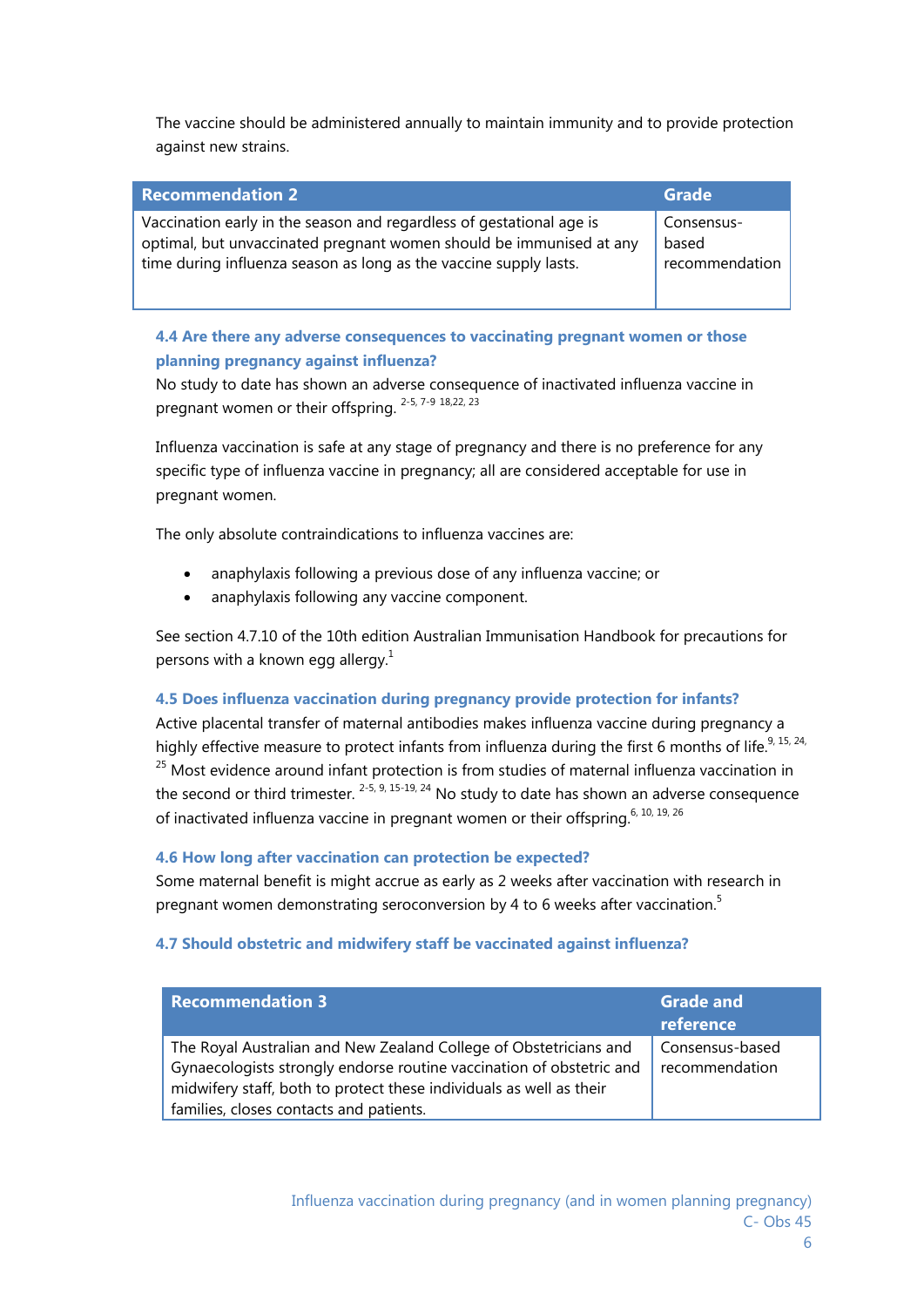# **5. References**

1. Australian Government. The Australian Immunisation Handbook: 10th Edition 2013 Canberra2013. Available from:

http://www.health.gov.au/internet/immunise/publishing.nsf/Content/Handbook10-home.

- 2. American College of Obstetricians and Gynecologists (ACOG). Committee Opinion No. 468 Influenza vaccination during pregnancy. Obstetrics and gynecology. 2010(116):1006–7.
- 3. Black SB, Shinefield HR, France EK, Fireman BH, Platt ST, Shay D, et al. Effectiveness of influenza vaccine during pregnancy in preventing hospitalizations and outpatient visits for respiratory illness in pregnant women and their infants. American journal of perinatology. 2004;21(6):333-9.
- 4. Irving WL, James DK, Stephenson T, Laing P, Jameson C, Oxford JS, et al. Influenza virus infection in the second and third trimesters of pregnancy: a clinical and seroepidemiological study. BJOG : an international journal of obstetrics and gynaecology. 2000;107(10):1282-9.
- 5. Mak TK, Mangtani P, Leese J, Watson JM, Pfeifer D. Influenza vaccination in pregnancy: current evidence and selected national policies. The Lancet infectious diseases. 2008;8(1):44-52.
- 6. Moro PL, Broder K, Zheteyeva Y, Walton K, Rohan P, Sutherland A, et al. Adverse events in pregnant women following administration of trivalent inactivated influenza vaccine and live attenuated influenza vaccine in the Vaccine Adverse Event Reporting System, 1990-2009. American journal of obstetrics and gynecology. 2011;204(2):146 e1-7.
- 7. Sheffield JS, Greer LG, Rogers VL, Roberts SW, Lytle H, McIntire DD, et al. Effect of influenza vaccination in the first trimester of pregnancy. Obstetrics and gynecology. 2012;120(3):532-7.
- 8. World Health Organization. Global Advisory Committee on Vaccine Safety, June 2012. Weekly Epidemiological Record. 2012(87):281-7.
- 9. Zaman K, Roy E, Arifeen SE, Rahman M, Raqib R, Wilson E, et al. Effectiveness of maternal influenza immunization in mothers and infants. The New England journal of medicine. 2008;359(15):1555-64.
- 10. Moro P BJ, Lewis P, Cragan J, Tepper N, Cano M.,. Surveillance of Adverse Events After Seasonal Influenza Vaccination in Pregnant Women and Their Infants in the Vaccine Adverse Event Reporting System, July 2010-May 2016. Drug Safety. 2017;40(2):145-52.
- 11. Rothberg MB, Haessler SD, Brown RB. Complications of viral influenza. The American journal of medicine. 2008;121(4):258-64.
- 12. Naleway AL, Smith WJ, Mullooly JP. Delivering influenza vaccine to pregnant women. Epidemiologic reviews. 2006;28:47-53.
- 13. Investigators AI, Webb SA, Pettila V, Seppelt I, Bellomo R, Bailey M, et al. Critical care services and 2009 H1N1 influenza in Australia and New Zealand. The New England journal of medicine. 2009;361(20):1925-34.
- 14. Hewagama S, Walker SP, Stuart RL, Gordon C, Johnson PD, Friedman ND, et al. 2009 H1N1 influenza A and pregnancy outcomes in Victoria, Australia. Clinical infectious diseases : an official publication of the Infectious Diseases Society of America. 2010;50(5):686-90.
- 15. Eick AA, Uyeki TM, Klimov A, Hall H, Reid R, Santosham M, et al. Maternal influenza vaccination and effect on influenza virus infection in young infants. Archives of pediatrics & adolescent medicine. 2011;165(2):104-11.
- 16. Englund JA, Mbawuike IN, Hammill H, Holleman MC, Baxter BD, Glezen WP. Maternal immunization with influenza or tetanus toxoid vaccine for passive antibody protection in young infants. The Journal of infectious diseases. 1993;168(3):647-56.
- 17. France EK, Smith-Ray R, McClure D, Hambidge S, Xu S, Yamasaki K, et al. Impact of maternal influenza vaccination during pregnancy on the incidence of acute respiratory illness visits among infants. Archives of pediatrics & adolescent medicine. 2006;160(12):1277-83.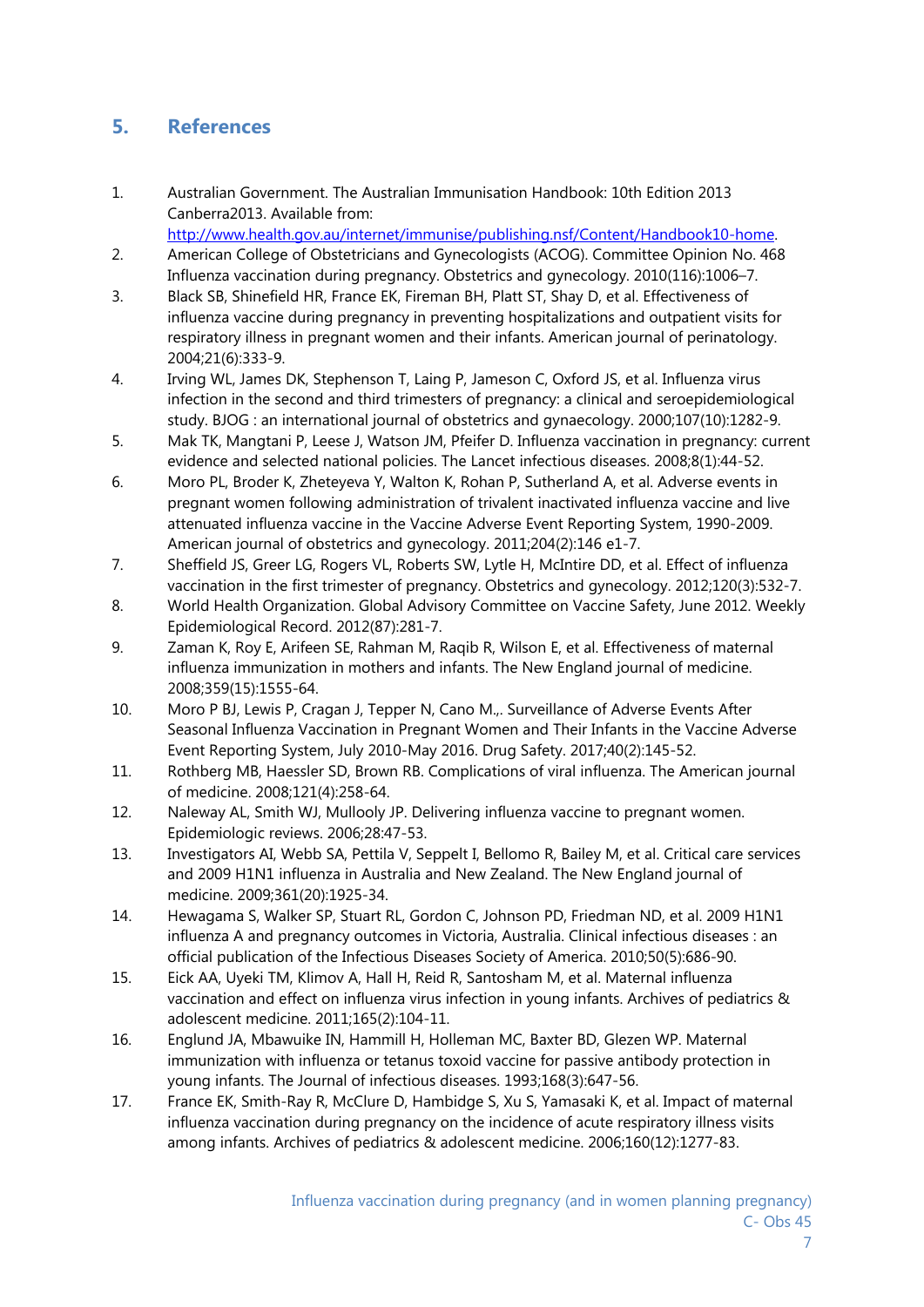- 18. MacDonald NE, Riley LE, Steinhoff MC. Influenza immunization in pregnancy. Obstetrics and gynecology. 2009;114(2 Pt 1):365-8.
- 19. Tamma PD, Steinhoff MC, Omer SB. Influenza infection and vaccination in pregnant women. Expert review of respiratory medicine. 2010;4(3):321-8.
- 20. Australian Government: Department of Health. Australian influenza report 2013— 14 September to 27 September 2013 (#08/2013) 2013 [24 October 2013]. Available from: http://www.health.gov.au/internet/main/publishing.nsf/content/cda-surveil-ozflu-flucurr.htm.
- 21. Omer SB, Goodman D, Steinhoff MC, Rochat R, Klugman KP, Stoll BJ, et al. Maternal influenza immunization and reduced likelihood of prematurity and small for gestational age births: a retrospective cohort study. PLoS medicine. 2011;8(5):e1000441.
- 22. Munoz FM. Safety of influenza vaccines in pregnant women. American journal of obstetrics and gynecology. 2012;207(3):S33-S7.
- 23. Regan A, Moore, H., deKlerk, N., Omer, S., Shellam, G., Mak, D., Effler, P.,. Seasonal Trivalent Influenza Vaccination During Pregnancy and the Incidence of Stillbirth: Population-Based Retrospective Cohort Study. Clinical Infectious Diseases: an official publication of the Infectious Diseases Society of America. 2016;62(10):1221-7.
- 24. Benowitz I, Esposito DB, Gracey KD, Shapiro ED, Vazquez M. Influenza vaccine given to pregnant women reduces hospitalization due to influenza in their infants. Clinical infectious diseases : an official publication of the Infectious Diseases Society of America. 2010;51(12):1355-61.
- 25. Poehling KA, Szilagyi PG, Staat MA, Snively BM, Payne DC, Bridges CB, et al. Impact of maternal immunization on influenza hospitalizations in infants. American journal of obstetrics and gynecology. 2011;204(6 Suppl 1):S141-8.
- 26. Lacroix I, Damase-Michel C, Kreft-Jais C, Castot A, Montastruc JL, French Association of Regional Pharmacovigilance C. 2009 H1N1 influenza vaccines in pregnant women: the French Pharmacovigilance survey. Vaccine. 2011;29(7):1357-8.

# **6. Links to other College statements**

**Evidence-based Medicine, Obstetrics and Gynaecology (C-Gen 15)**  http://www.ranzcog.edu.au/component/docman/doc\_download/894-c-gen-15-evidence-basedmedicine-obstetrics-and-gynaecology.html?Itemid=341

# **7. Patient information**

NZ patient information - Pregnant Women, Influenza and Influenza Vaccination and Frequently Asked Questions

Australian Department of Health - Influenza (Flu)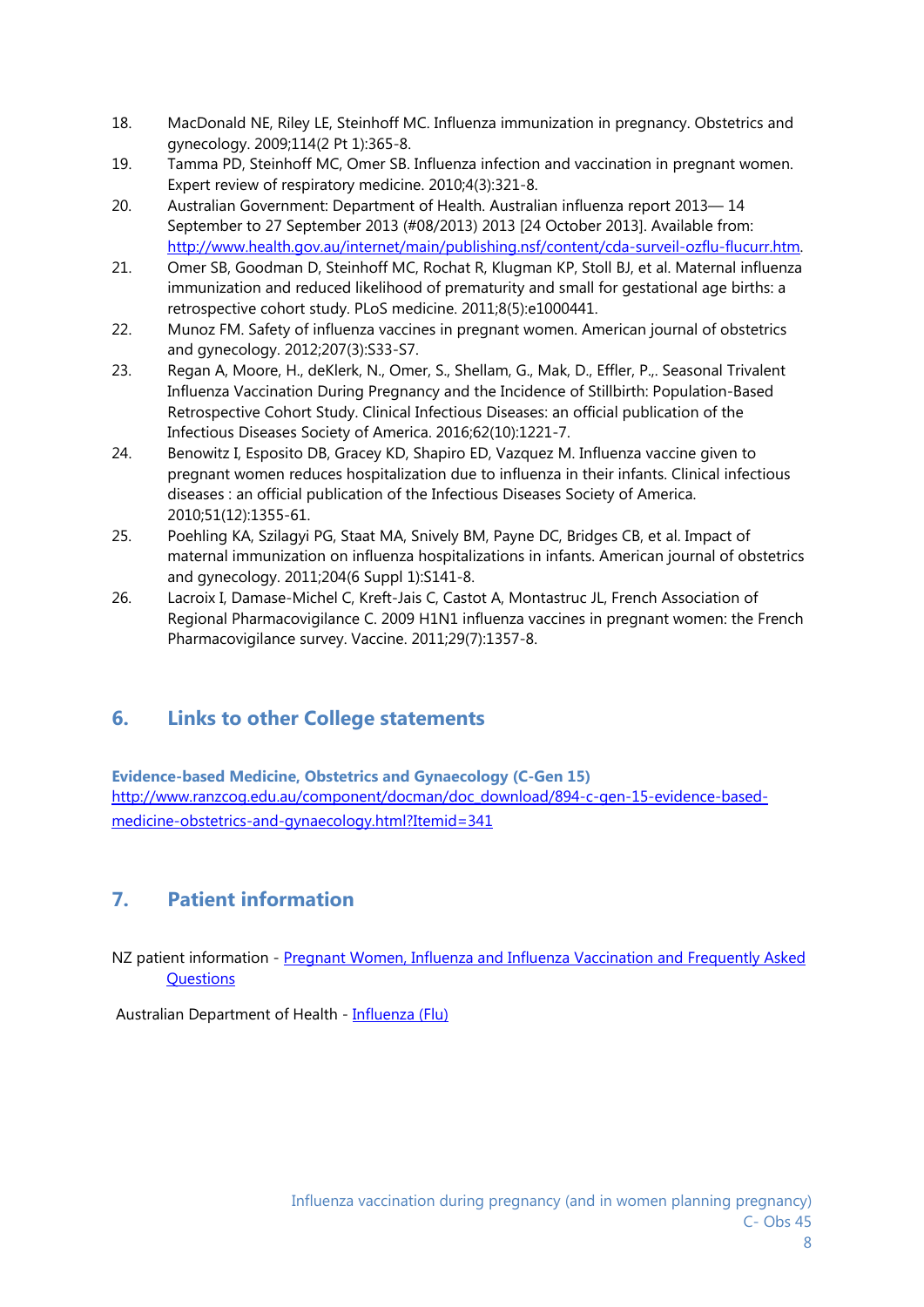# **Appendices**

#### **Appendix A Women's Health Committee Membership**

| <b>Name</b>                       | <b>Position on Committee</b> |
|-----------------------------------|------------------------------|
| Professor Yee Leung               | Chair                        |
| Dr Joseph Sgroi                   | Deputy Chair, Gynaecology    |
| Associate Professor Janet Vaughan | Deputy Chair, Obstetrics     |
| Professor Susan Walker            | Member                       |
| Associate Professor Ian Pettigrew | Member                       |
| Dr Tal Jacobson                   | Member                       |
| Dr Ian Page                       | Member                       |
| Dr John Regan                     | Member                       |
| Dr Craig Skidmore                 | Member                       |
| Dr Lisa Hui                       | Member                       |
| Dr Bernadette White               | Member                       |
| Dr Scott White                    | Member                       |
| Associate Professor Kirsten Black | Member                       |
| Dr Greg Fox                       | College Medical Officer      |
| Dr Marilyn Clarke                 | Chair of the A&TSI WHC       |
| Dr Martin Byrne                   | <b>GPOAC Representative</b>  |
| Ms Catherine Whitby               | Community Representative     |
| Ms Sherryn Elworthy               | Midwifery Representative     |
| Dr Amelia Ryan                    | Trainee Representative       |

#### **Appendix B Overview of the development and review process for this statement**

*i. Steps in developing and updating this statement* 

This statement was originally developed in November 2011 and was reviewed in July 2013 and March 2017. The Women's Health Committee carried out the following steps in reviewing this statement:

- Declarations of interest were sought from all members prior to reviewing this statement.
- The November 2011 statement was compared with the recommendations in the 10th edition of the Australian Immunisation Handbook $1$  and updates were made where required.
- Recommendations were graded as set out below in Appendix B part iii).
- The updated statement was circulated out-of-session to the Women's Health Committee for comment and approval.
- *ii. Declaration of interest process and management*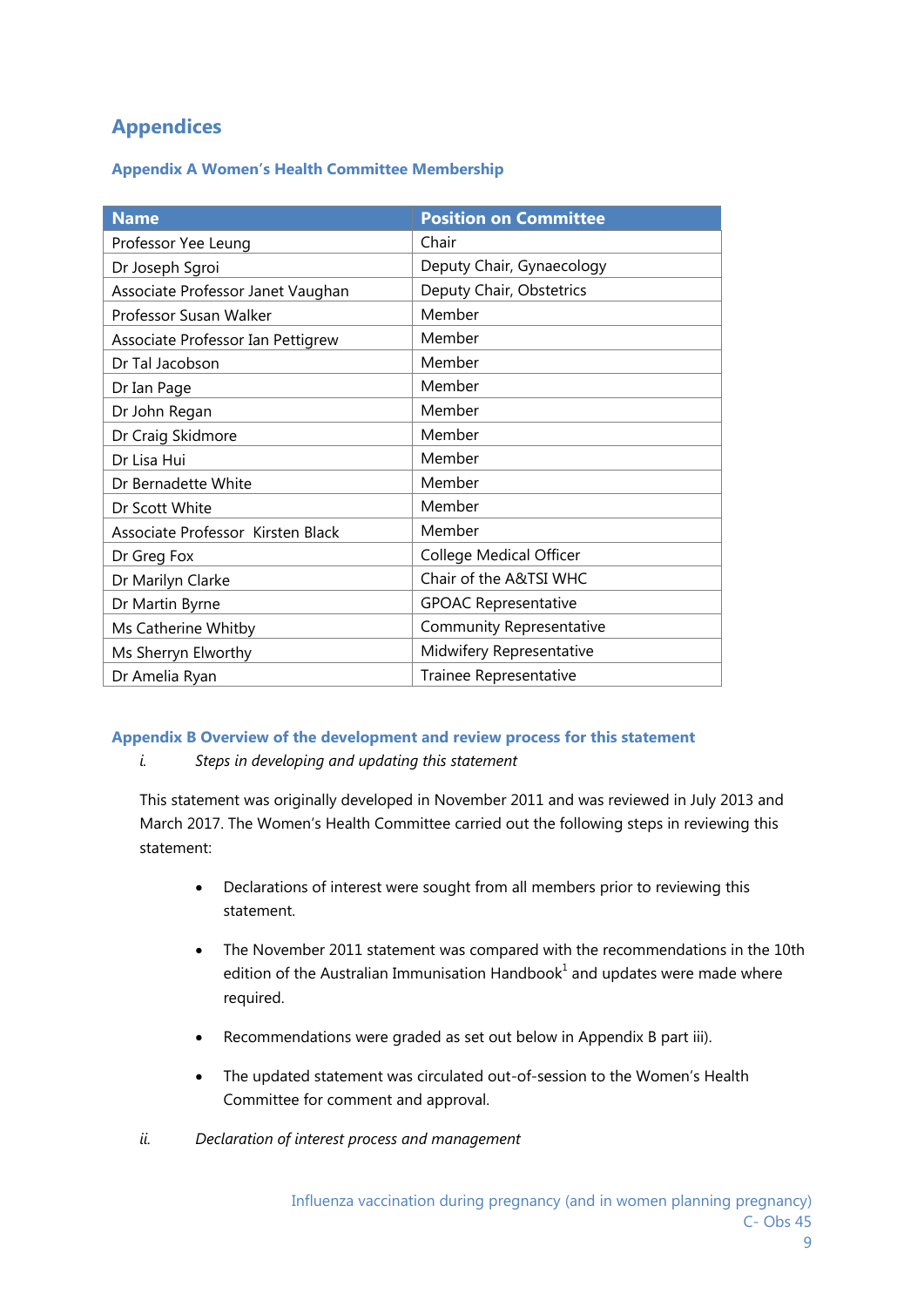Declaring interests is essential in order to prevent any potential conflict between the private interests of members, and their duties as part of the Women's Health Committee.

A declaration of interest form specific to guidelines and statements was developed by RANZCOG and approved by the RANZCOG Board in September 2012. The Women's Health Committee members were required to declare their relevant interests in writing on this form prior to participating in the review of this statement.

Members were required to update their information as soon as they become aware of any changes to their interests and there was also a standing agenda item at each meeting where declarations of interest were called for and recorded as part of the meeting minutes.

There were no significant real or perceived conflicts of interest that required management during the process of updating this statement.

## *iii. Grading of recommendations*

Each recommendation in this College statement is given an overall grade as per the table below, based on the National Health and Medical Research Council (NHMRC) Levels of Evidence and Grades of Recommendations for Developers of Guidelines. Where no robust evidence was available but there was sufficient consensus within the Women's Health Committee, consensusbased recommendations were developed or existing ones updated and are identifiable as such. Consensus-based recommendations were agreed to by the entire committee. Good Practice Notes are highlighted throughout and provide practical guidance to facilitate implementation. These were also developed through consensus of the entire committee.

| <b>Recommendation</b><br>category     |              | <b>Description</b>                                                                                             |
|---------------------------------------|--------------|----------------------------------------------------------------------------------------------------------------|
| Evidence-based                        | A            | Body of evidence can be trusted to quide practice                                                              |
|                                       | B            | Body of evidence can be trusted to guide practice in<br>most situations                                        |
|                                       | $\mathsf{C}$ | Body of evidence provides some support for<br>recommendation(s) but care should be taken in its<br>application |
|                                       | D            | The body of evidence is weak and the recommendation<br>must be applied with caution                            |
| Consensus-based<br>Good Practice Note |              | Recommendation based on clinical opinion and<br>expertise as insufficient evidence available                   |
|                                       |              | Practical advice and information based on clinical<br>opinion and expertise                                    |